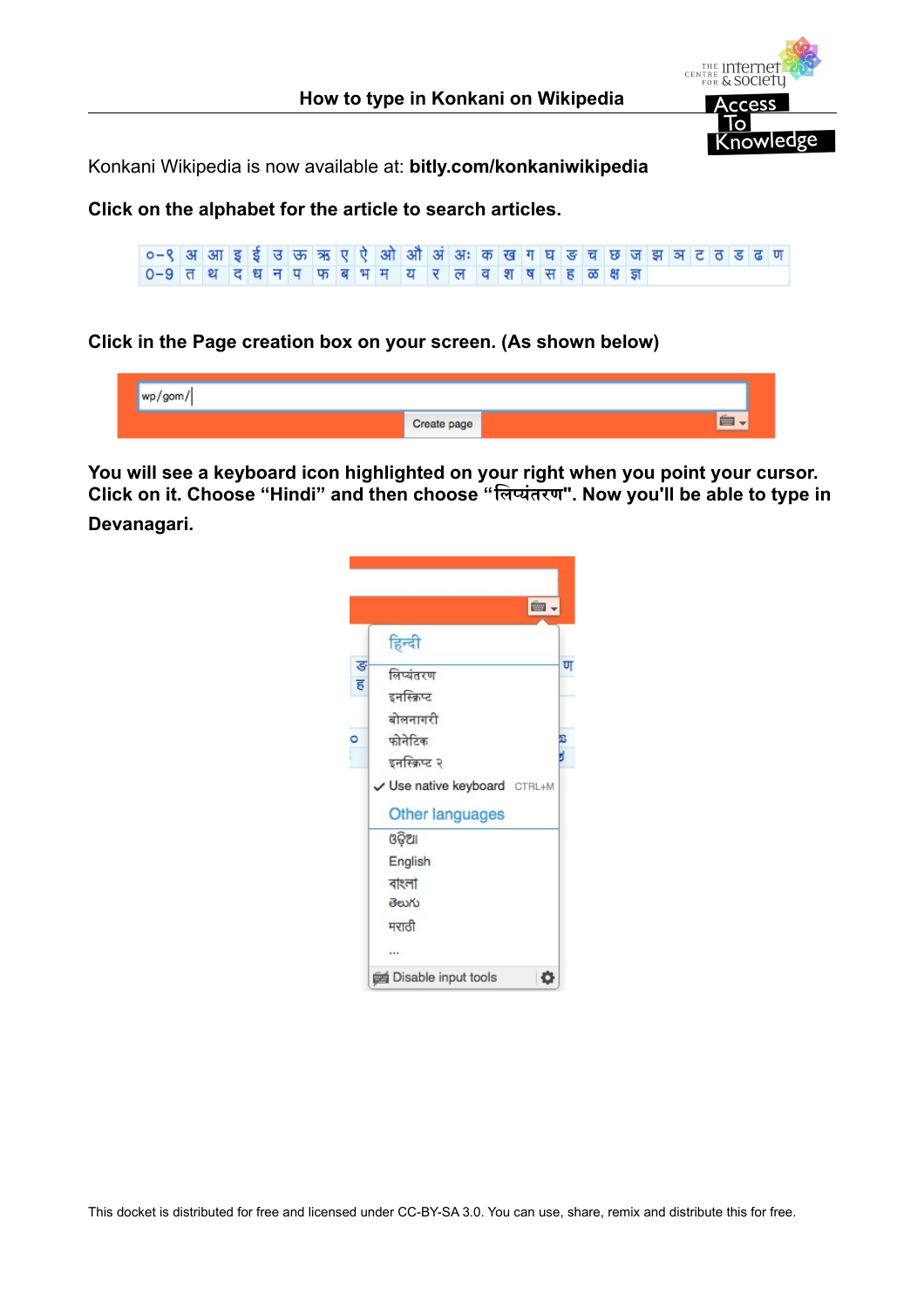

**िलिप्यंतरण (Transliteration)** is case-specific, i.e. **a** and **A** give different outputs. Keep this in mind while reading the following rules.

# **Vowels**

| ा आ |  |  |  |  |  |  |  | आ │इ│ई │उ│ ऊ │ए│ऐ│ऍ│ओ │औ │ऑ │अं│अः│ऋ          |  |
|-----|--|--|--|--|--|--|--|-----------------------------------------------|--|
|     |  |  |  |  |  |  |  | $ a A aa i 1 ii u U uu e ai E o au O am aH R$ |  |

| Kanthya(कंठ्य)       |    | ক্ |    | ख्  | ग् |    | घ् | ङ  |   |
|----------------------|----|----|----|-----|----|----|----|----|---|
|                      | k  |    | kh |     | g  | gh |    | ng |   |
| Taalavya(तालव्य)     |    | च् | छ् |     | ज् | झ् |    | ন্ |   |
|                      | C  |    |    | ch  | j  |    | jh | nj | Y |
| Moordhanya(मूर्धन्य) |    | ट् | ठ् |     | ड् | द  |    | ण् |   |
|                      |    | т  |    | Th  | D  |    | Dh | Ν  |   |
| Dantya(दंत्य)        | त् |    | थ् |     | दू | ध् |    | न् |   |
|                      | t  |    |    | th  | d  | dh |    | n  |   |
| Oshthya(ओष्ठ्य)      | प् |    |    | फ्  | ब् | भ् |    | म् |   |
|                      | р  |    |    | ph  | b  | bh |    | m  |   |
| Antasth(अन्तस्थ)     |    | य् |    | र्  | ल् | ब् |    |    |   |
|                      | у  |    |    | r   | I  | ٧  | W  |    |   |
| Ooshm(ऊष्म)          | ग् |    |    | ष्  | स् | ह् |    |    |   |
|                      | S  | sh | Sh | shh | S  |    | h  |    |   |

# **Consonants**

# **Other letters**

|  |  |  |  | $x   x   tr   gY   jY   shr   shR   D'a   Dh'a  $ |  |
|--|--|--|--|---------------------------------------------------|--|

Note:The correct appearance of शृdepends on the font used, not on the input method. To add a nukta, press ` after a consonant (with or without a halant). However, the following